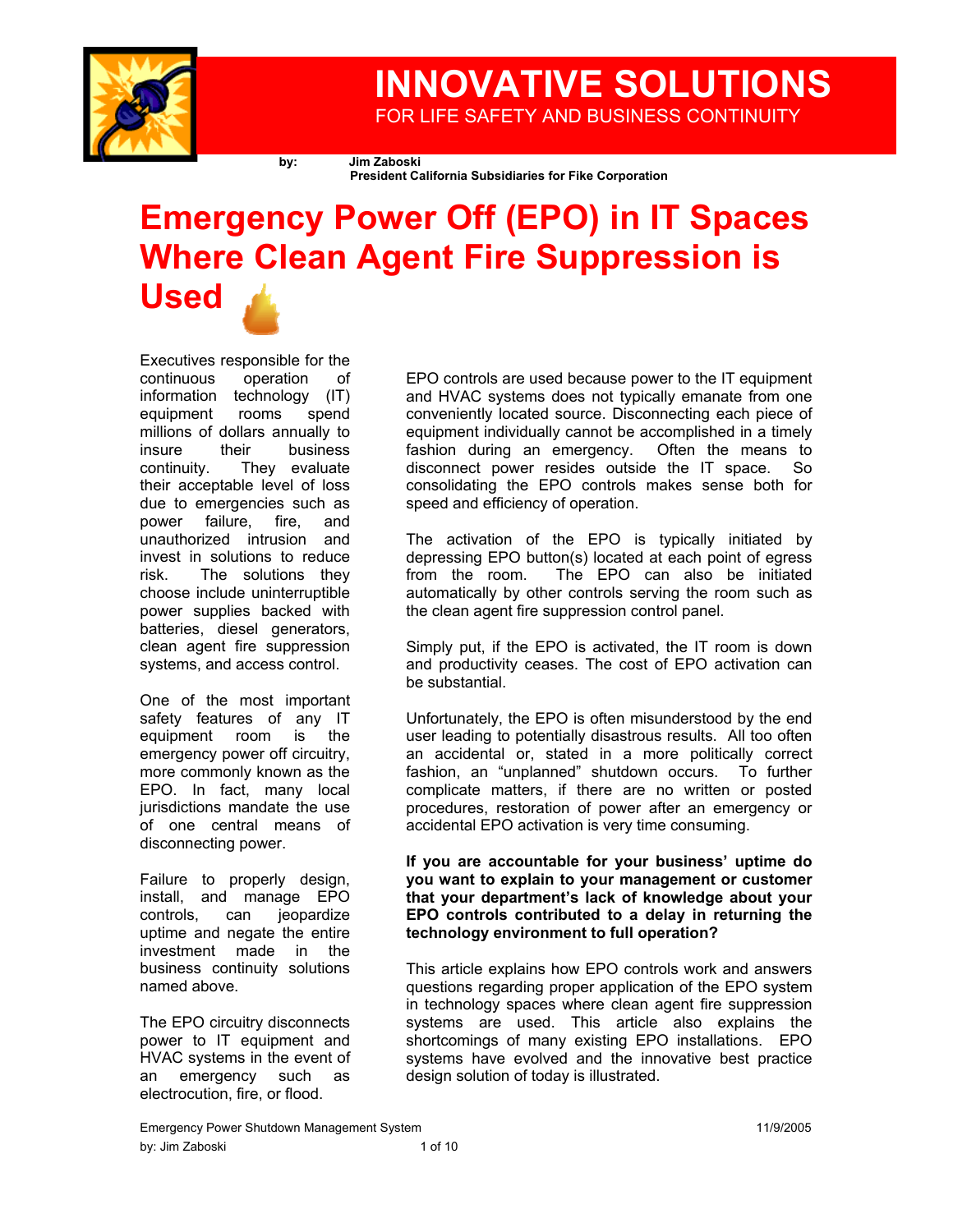## **What defines an information technology equipment area?**

NFPA 70 and 75 define an information technology equipment area as rooms in a building where information technology equipment is located, including support rooms served by the same special air conditioning/air handling equipment as the information technology equipment room. Information technology equipment is any electronic digital or analog computer, along with all peripheral, support, memory, programming, or other directly associated equipment, records, storage, and activities. This includes terminals, power supplies, interconnecting wiring, and grounding systems. The information technology equipment room according to the 2002 National Electric Code shall meet the following conditions:

- 1. The room is separated from other occupied spaces by fire resistant-rated walls, floors, and ceilings with protected openings.
- 2. A separate heating/ventilating/air conditioning (HVAC) system is provided that is dedicated for information technology equipment use and is separated from other areas of occupancy. Any HVAC system that serves other occupancies shall be permitted to also serve the information technology equipment room if fire/smoke dampers are provided at the point of penetration of the room boundary. Such dampers shall operate on activation of smoke detectors and also by operation of the disconnecting means.
- 3. Listed information technology equipment is installed.
- 4. The room is occupied only by personnel needed for the maintenance and functional operation of the installed information technology equipment.

## **EPO and Clean Agent Fire Suppression in an Information Technology Equipment Room**

## **Objective of a clean agent fire suppression system**

To better understand EPO controls you must first appreciate the role a clean agent fire suppression system plays in most information technology spaces.

A clean agent fire suppression system can be initiated either automatically or manually via a pull station. The system uses a life safe agent to extinguish a fire. It distributes the agent or "floods" the room with the desired concentration necessary for rapid extinguishment.

The objective of any clean agent fire suppression system is to maintain business continuity. In other words, the system is designed to only discharge when absolutely required. Once discharged, the system is designed to extinguish the fire rapidly, thereby minimizing damage caused by fire and smoke. Because the suppression agent is colorless and odorless, leaves no residue and extinguishes the fire rapidly, clean up and recovery of the information technology equipment is swift. **A properly installed EPO control system must be designed in concert with the objectives and method of operation of the suppression system.**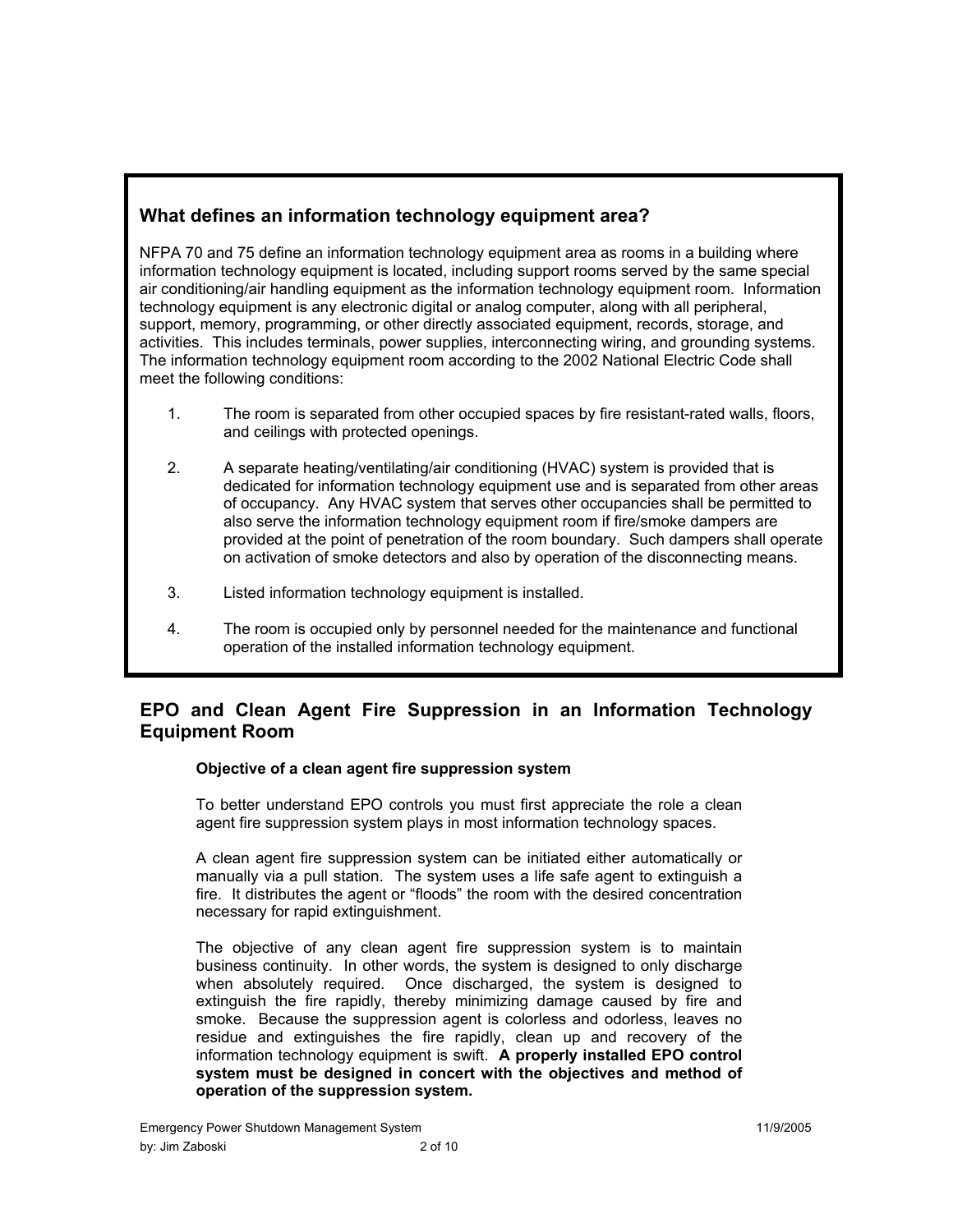#### **Method of Operation**

#### **Once Smoke is Detected**

Many buildings, factories, and other facilities include rooms or other zones protected by fire suppression systems. Once smoke is detected it is necessary to control the shut down of certain electrically operated equipment.

Upon verified detection of smoke, the suppression system begins a thirty second count down to discharge. During this time, the system can be safely aborted by the user. After the beginning of the count down cycle but prior to discharge of the fire suppression system, it is desirable to shut down dedicated air handling units, fire/smoke dampers, exhaust fans, etc. (HVAC) to prevent interference with the dispersion of the suppression agent. Failure to shut down the HVAC system can result in loss of suppression agent whereby the concentration of the suppression agent falls below the level of effective extinguishment. Mechanical systems like HVAC take time to completely turn off. Squirrel cage fans and motorized fire/smoke dampers can take several seconds to wind down and seal closed. That is why it is important for the HVAC systems to be interlocked with the fire control panel and turned off or "EPO'ed" well in advance of system discharge.

#### **Upon System Discharge**

Upon discharge of the fire suppression system it is necessary to shut off all power equipment such as the uninterruptible power supply/batteries, power distribution units, etc. **While no IT manager wants to shut down power to the IT room, it is the electrical power that is often the source of fire. Removing the power enables the fire to be extinguished rapidly.** 

In addition to rapid extinguishment of the fire, turning off power to the room protects firefighters and personnel against potentially serious injury caused by electrocution. The fire control panel is interlocked with these controls so automatic shut down can occur at the appropriate time.

## **A Traditional EPO Installation**

Most emergency power off installations are afterthoughts. On many new construction projects, EPO controls are only referred to in the drawings and specifications by a general statement of desired operation. The construction documents do not include detailed specifications, standards for quality, wiring schematics, and a desired sequence of operation.

Therefore, the EPO is designed, installed, and tested in the field at the end of a project in order to meet code minimum requirements and get the job signed off by the authorities having jurisdiction. Consequently, most installations end up with a "decentralized" emergency power off system usually comprised of relays located in j-boxes scattered about the room, access floor, and/or above acoustical ceilings. Power circuits feeding shunt-trip breakers are unidentified and unmonitored. Moreover, the systems are rarely documented. There are no shop drawings showing wiring diagrams, location of devices, and intended sequence of operation. Additionally, no maintenance bypass switch is installed that would allow the EPO to be defeated during routine maintenance.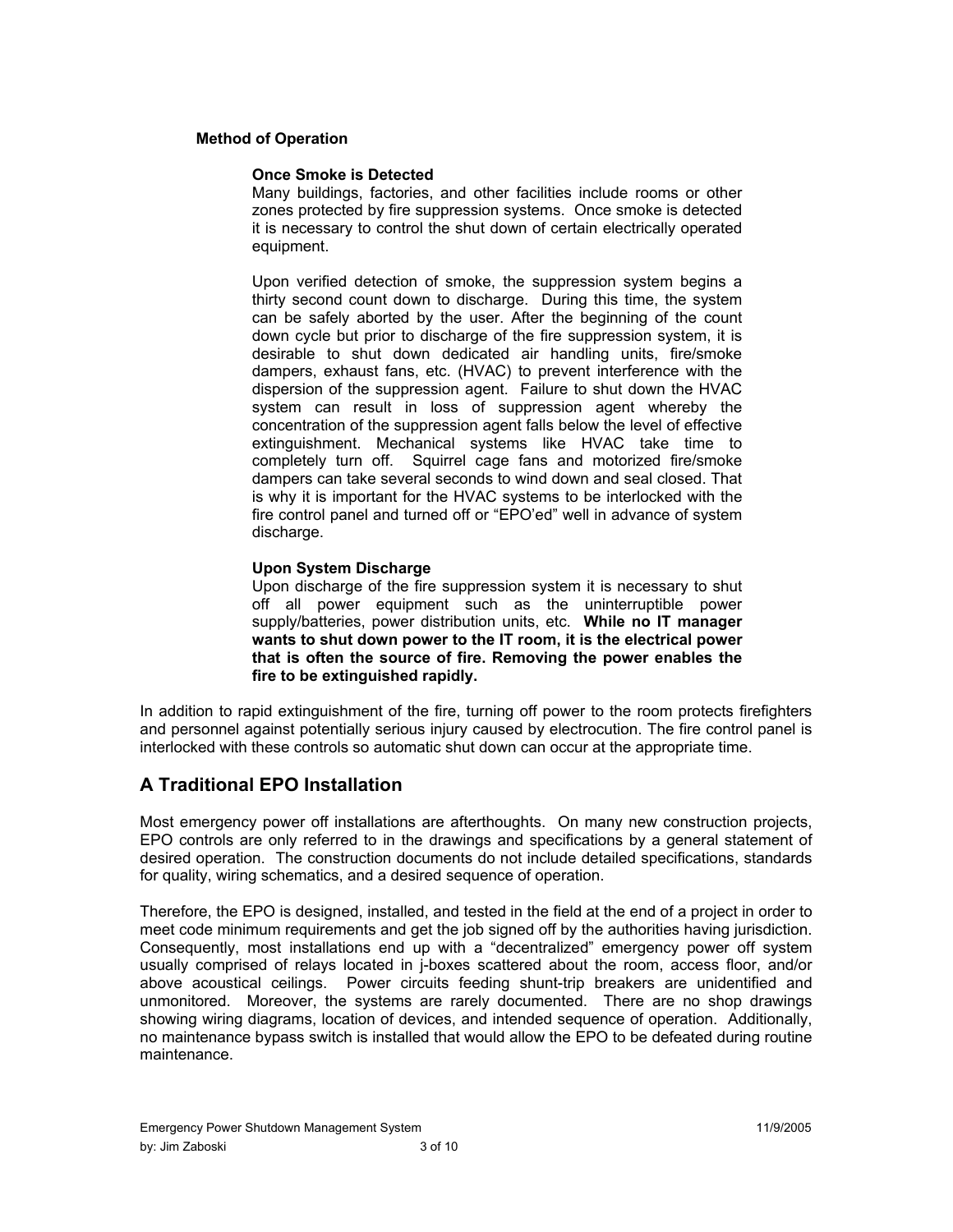EPO controls installed in this fashion are subject to some troubling ongoing operational issues. For example, such systems can be unreliable in that wires can be disconnected or shunt-trip power circuits turned off rendering the controls useless with no trouble alarm or notification to the user. Similarly, since there is no simple way to disable the controls, accidental activation and thus accidental equipment shutdown can and does occur. Due to lack of documentation, changes or troubleshooting is time consuming and costly.

That is why an emergency power shutdown management system that overcomes these limitations is required.

## **Best Practice Design of Emergency Power Shutdown Management Systems**

There is a need for a system that more effectively consolidates, controls, and monitors the power off circuits for a room or zone protected by a fire protection system. The EPO button(s) should be consolidated with the shutdown requirements of the clean agent suppression system to provide a simple cohesive control system. See the block diagram below.



**Emergency Power Shutdown Management System (EPSMS)** 

The integrated EPO controls can be thought of as an **Emergency Power Shutdown Management System,** hereafter, referred to as an **EPSMS**.

The desired features of a quality **EPSMS** installation are as follows:

- **1.** The controls should be consolidated in one location, preferably in one cabinet.
- **2.** The control cabinet should carry an appropriate safety certification both for the application and geographic location of the installation such as Underwriter's Laboratory.
- **3.** The power shutdown and HVAC controls should be segregated within the control cabinet.
- **4.** The entire control system should be documented with shop drawings and a sequence of operation. All components within the control cabinet should be clearly and permanently labeled.
- **5.** The EPO buttons should be of a locking type and should be protected by a safety cover.
- **6.** The control cabinet should be equipped with local monitoring via illumination of indicating lights displaying pertinent functions.
- **7.** The control cabinet should be equipped with remote monitoring capabilities via contacts or other means.
- **8.** The power to the control cabinet should be monitored by the fire control panel as required by NFPA 75.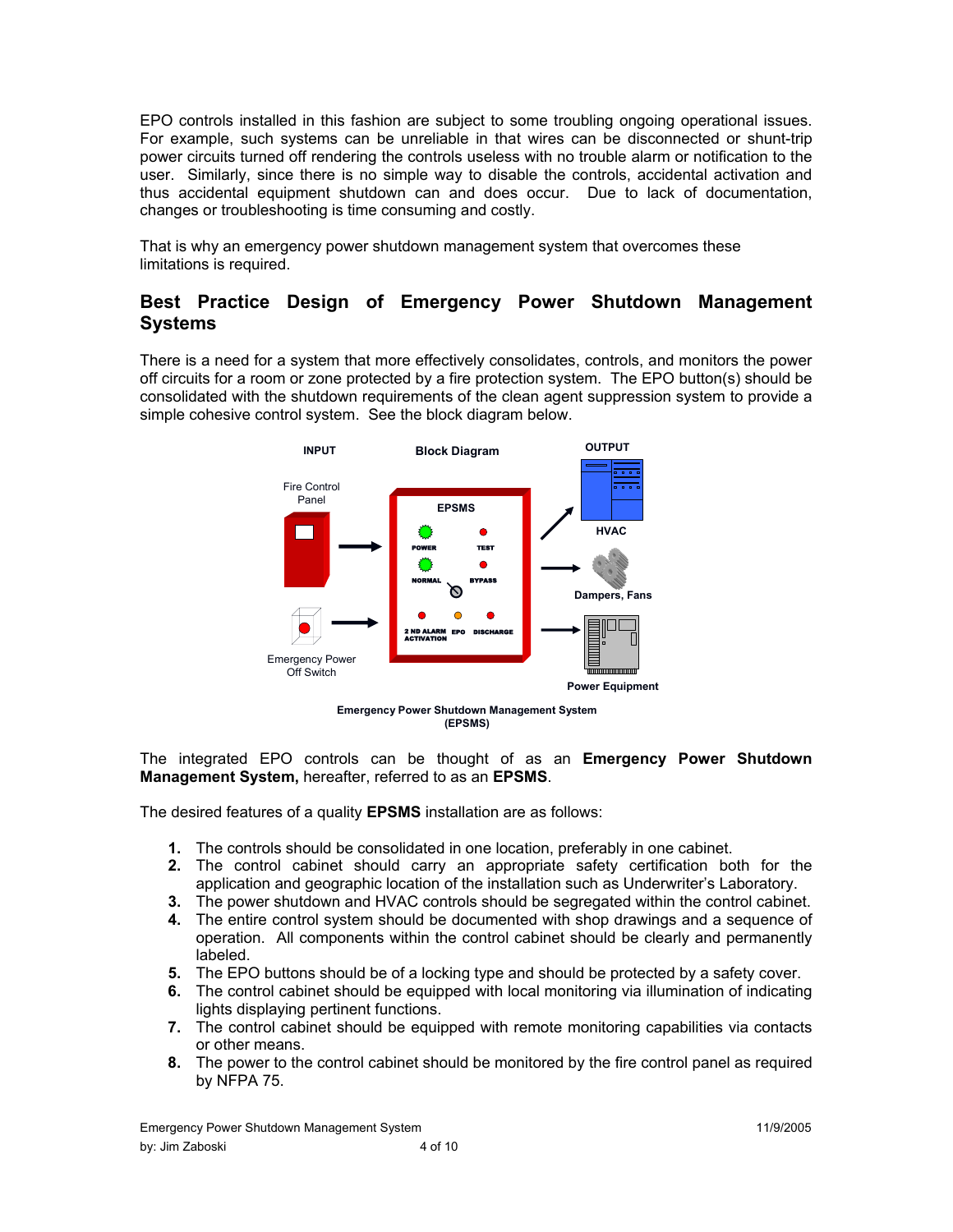- **9.** The control system should be provided with a single point means of disabling it for maintenance purposes.
- **10.** The control system should be capable of being tested without operation of the output shutdown relays.

The advantage of the EPSMS integrated design approach over the traditional approach to EPO design is substantial. The table below clearly compares the two approaches.

| <b>Feature</b>                                                                                                        | <b>Traditional EPO</b><br>Design | <b>Emergency Power</b><br><b>Shutdown</b><br><b>Management</b>  |
|-----------------------------------------------------------------------------------------------------------------------|----------------------------------|-----------------------------------------------------------------|
| <b>Shop Drawings</b>                                                                                                  | Nο                               | Yes                                                             |
| <b>Documented Sequence</b><br>of Operation                                                                            | Nο                               | Yes                                                             |
| <b>Consolidated Controls</b>                                                                                          | No                               | Yes                                                             |
| <b>Single Point to Disable</b>                                                                                        | <b>No</b>                        | Yes                                                             |
| <b>EPO Button - Dual</b><br><b>Action</b><br><b>Locking Type</b>                                                      | <b>Not Typical</b>               | Yes                                                             |
| <b>Local Monitoring</b>                                                                                               | No                               | <b>Yes</b>                                                      |
| <b>Remote Monitoring</b>                                                                                              | No                               | Yes                                                             |
| <b>Power to Controls</b><br><b>Monitored by Fire</b><br><b>Control Panel</b><br><b>According to</b><br><b>NFPA 75</b> | <b>No</b>                        | Yes                                                             |
| <b>System Test Capability</b>                                                                                         | Nο                               | Yes                                                             |
| <b>Quality Control Testing</b>                                                                                        | At the Job Site                  | <b>Pre-tested and Certified</b><br><b>Prior to Installation</b> |

## **My EPO Activated! Now What Do I Do?**

Once the EPO system is activated for whatever reason, the next question usually is **"What do I do now?**" What normally happens is that outside vendors are called in to address the problem. The vendors arrive on site and begin to diagnose what caused the EPO activation. After the cause of activation is diagnosed and addressed, the EPO system is reset. This process is very time consuming. IT managers are in the business of uptime. Any reasonable steps to increase uptime should be the IT manager's job one. Because EPO controls are rarely activated and never routinely tested, most users and vendors are not familiar with their operation. It takes valuable time for the user or vendor to reacquaint themselves with the EPO controls so that they can be effectively reset restoring power to the IT equipment.

To expedite matters, the EPO control wiring schematics should be clearly documented including the intended sequence of operation. Moreover, the restart procedures should be clearly documented and posted for easy access.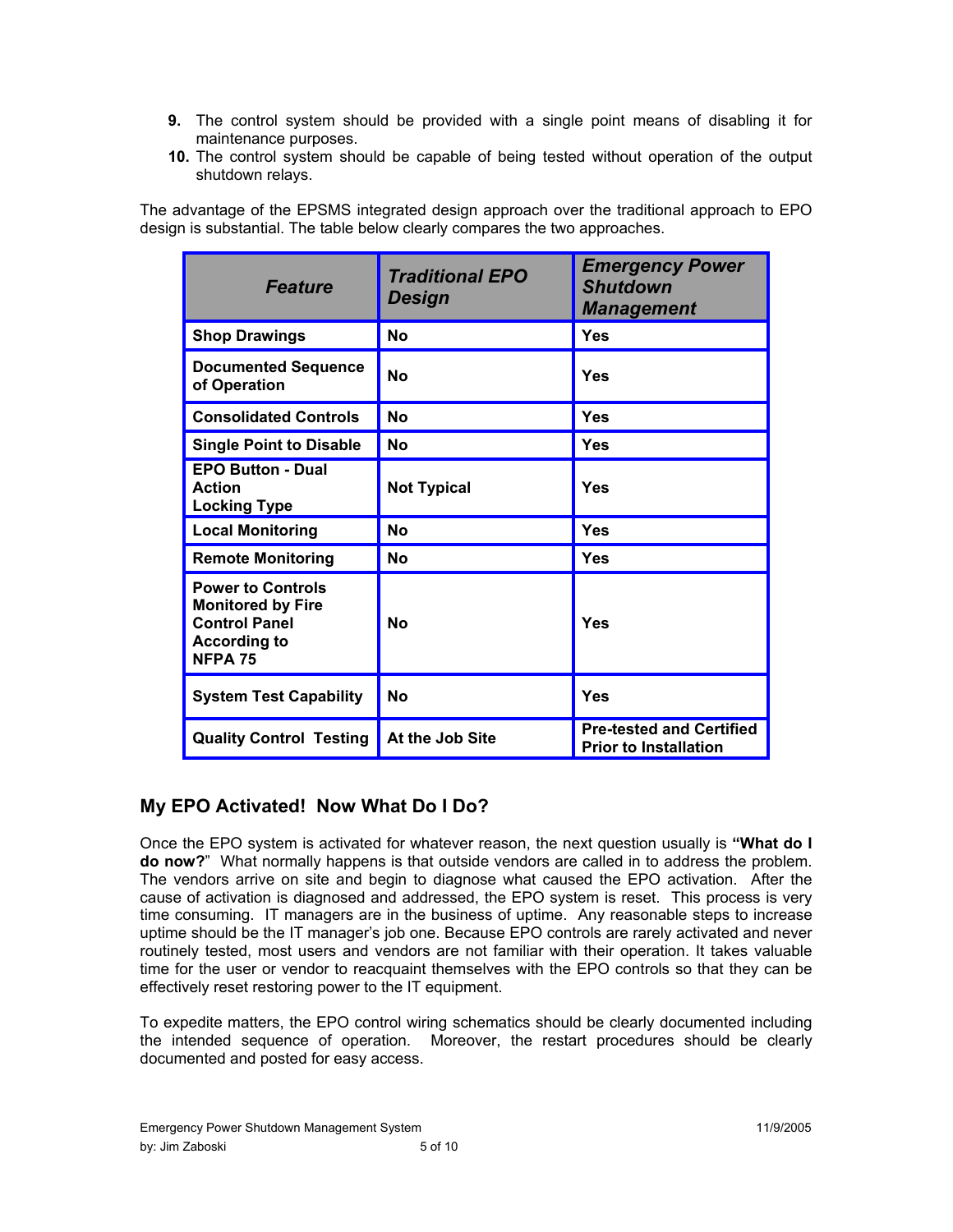## **EPO Button Design and Accidental Activation**

The fact is that activation of the EPO is very disruptive and costly to an organization. IT equipment does not fare well when exposed to a hard shutdown. Frequently, restoring power is only one part of returning the room to normal operation. Damage to IT equipment caused by a hard shutdown can result in loss of data and the need for time consuming and costly repair.

**Most EPO activation is accidental. The user or vendors working on site activate the EPO controls inadvertently. It is common for an EPO to be activated by janitorial staff, air conditioning maintenance vendors, electrical contractors, or fire suppression vendors unfamiliar with the EPO control location and function.** 

It is important to take measures to prevent accidental EPO activation from occurring in the first place. The installation of a single point EPO **maintenance bypass switch** allows the user to "safe off" the system when certain work is being conducted thus isolating the EPO system from inadvertent activation.

Given the amount of disruption EPO activation can cause, it is surprising that many traditional EPO controls are installed using single action buttons as shown to the right. Notice the button is unprotected and can be depressed by simply pushing in the mushroom style button.

In contrast, an EPO button using best practice design requires two stages to operate. This means that two functions need to be performed in order to actuate the EPO button. The first stage of activation comes in the form of a clear protective cover. The protective cover must first be removed exposing the EPO button. In the

second stage, the EPO button is pushed in. Two stage operation or "dual action" substantially reduces the possibility of accidental activation. The button should be clearly labeled for its use. See the inset below that illustrates an EPO button used in conjunction with an EPSMS.

Furthermore, to assist in rapid diagnosis of the cause of EPO activation, the button should be of a locking type. When the switch is locked in place after activation it requires a key to reset the button. The EPO button activation can be monitored by the EPSMS giving the user a time and date stamp of the event. With an EPO button of this type it is very difficult for someone to claim "Mr. Nobody did it". A switch of this type empowers IT managers and enables them to locate the source of the EPO activation more quickly.

In the event of accidental or even intentional EPO activation by a disgruntled employee, the source of the EPO can be quickly diagnosed and with the use of documented restart procedures the IT space can be reenergized in a timely manner.

Emergency Power Shutdown Management System by: Jim Zaboski 6 of 10



**FPSMS FPO BUTTON** 



**TRADITIONAL EPO BUTTON**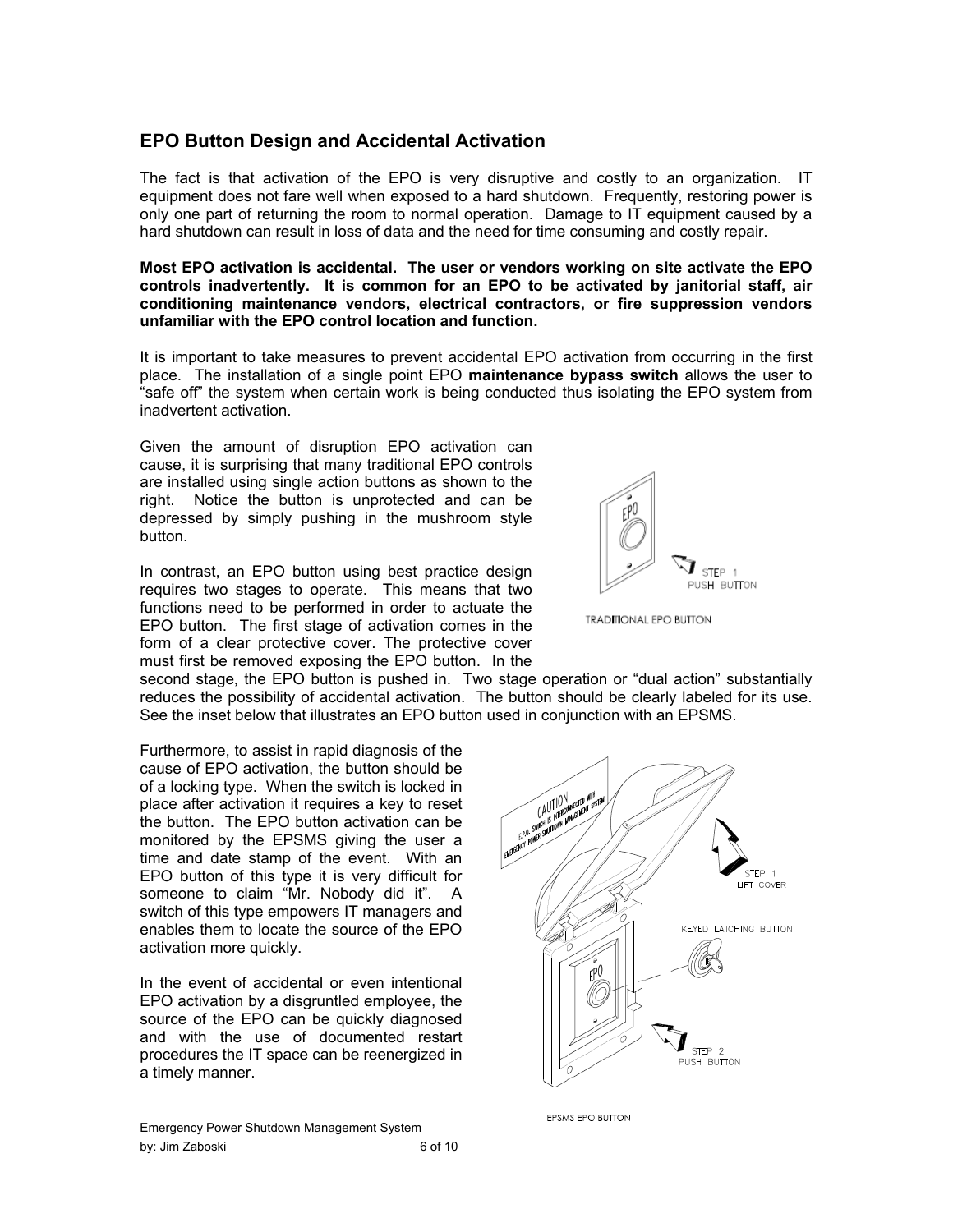An innovative, cost effective, pre-packaged, and pre-tested solution to EPSMS is commercially available. The solution is manufactured by Fike Corporation. Fike is a world leader in the manufacture of clean agent fire suppression and life safety systems. The Fike EPSMS Model 10- 1181 addresses the best practice design criteria of today's EPO controls. A general arrangement one-line of this product offering is shown below. The Fike EPSMS uses the dual action EPO button illustrated on the previous page. This product has been successfully installed on many projects in the past year since its introduction. As an expert in fire suppression applications for information technology environments, Fike is uniquely positioned to understand the necessary EPO requirements.

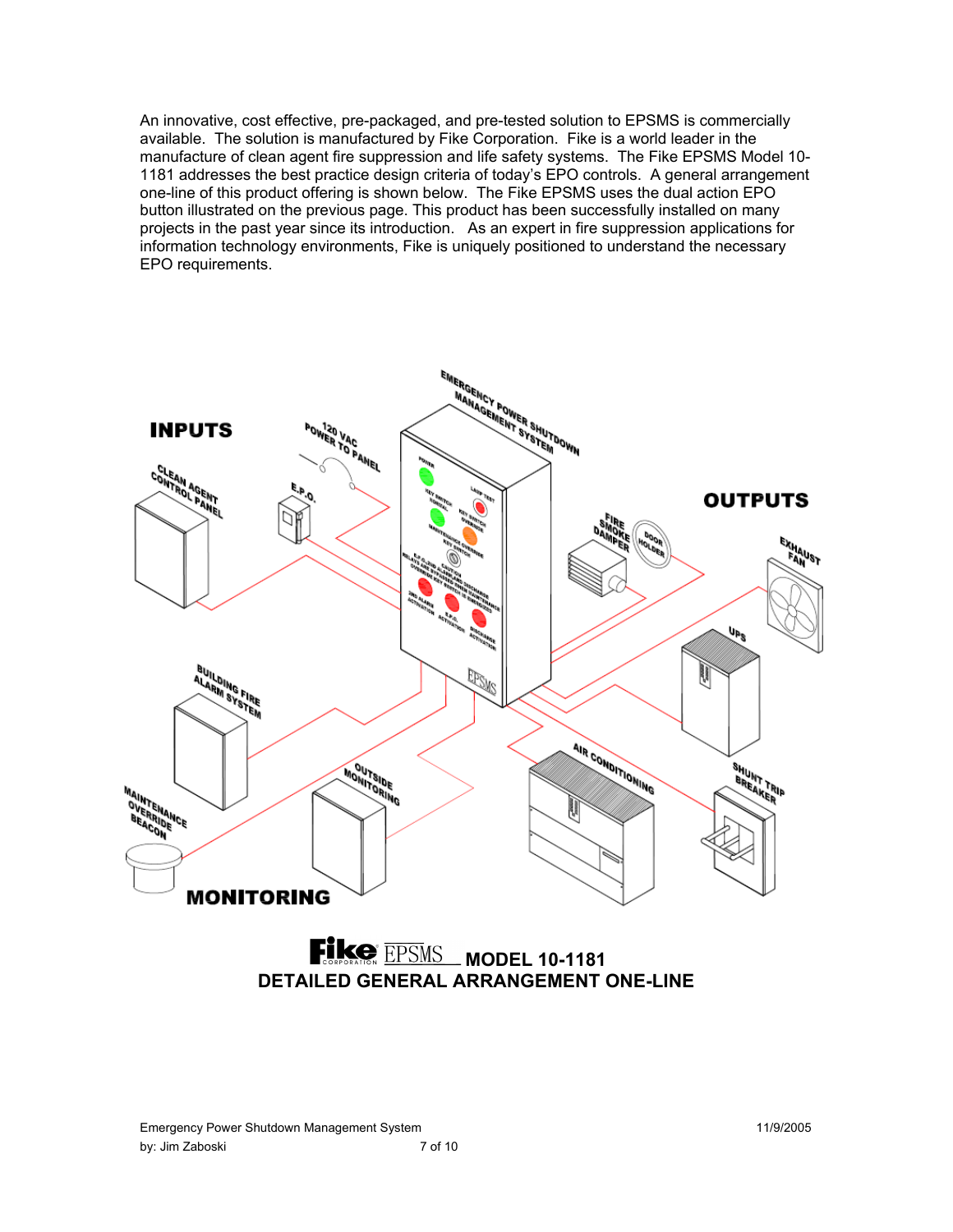![](_page_7_Figure_0.jpeg)

![](_page_7_Figure_1.jpeg)

![](_page_7_Figure_2.jpeg)

Emergency Power Shutdown Management System 11/9/2005 by: Jim Zaboski 8 of 10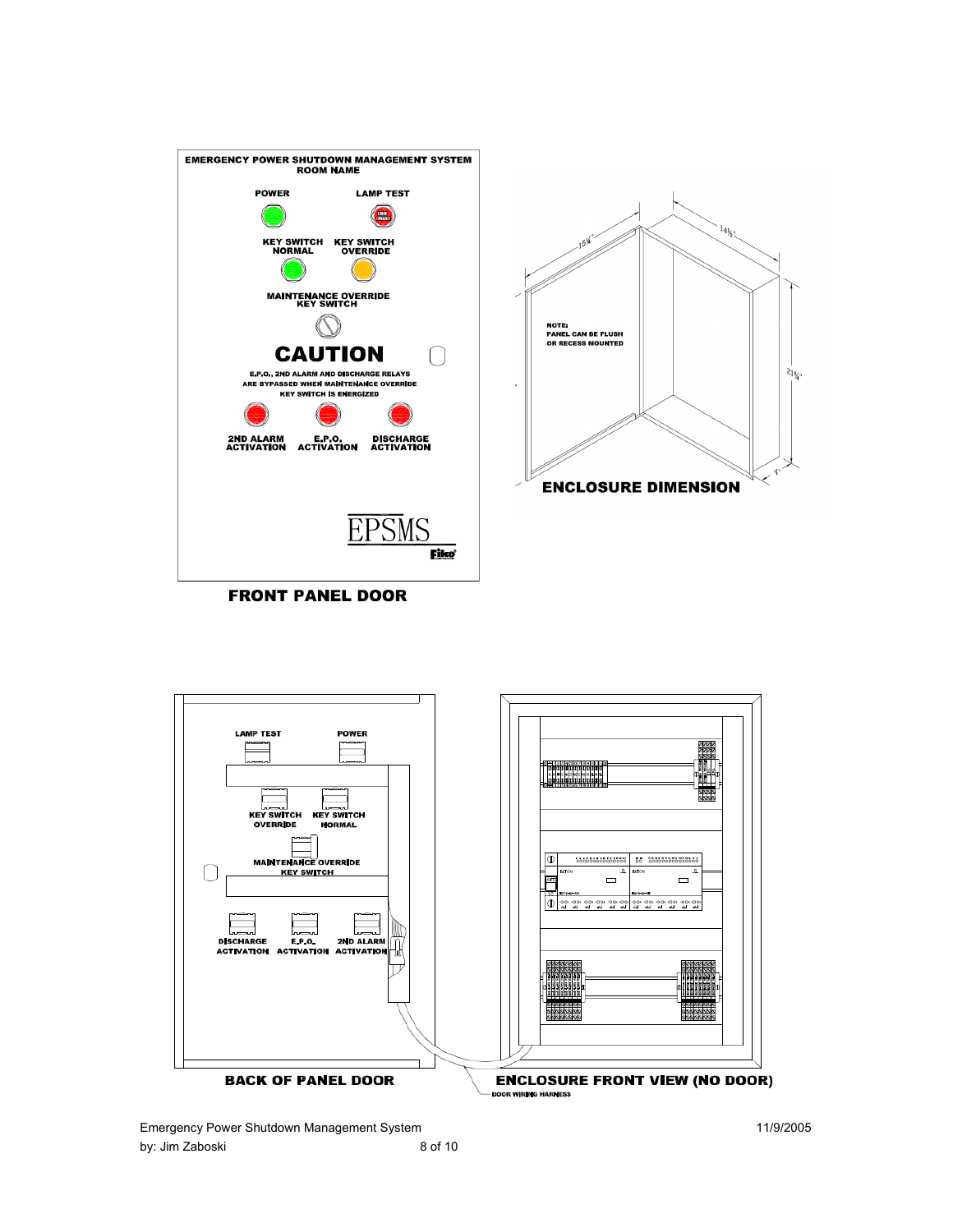## **Summary**

In summary, the EPO controls of today should be consolidated, controlled, and monitored from one location. EPO systems effectively documented for both installation and post EPO activation enabling rapid recovery can vastly improve overall end user uptime. EPO controls have evolved using an integrated design approach. Cost effective, packaged, listed, and pre-tested **Emergency Power Shutdown Management Systems (EPSMS)** are now commercially available. It is now very easy for engineers to specify and end users to implement this innovative solution to EPO controls.

![](_page_8_Picture_2.jpeg)

![](_page_8_Picture_3.jpeg)

**Intelligent Technologies & Services, Inc. A subsidiary of Fike Corporation 1031 Serpentine Lane, Suite 101 Pleasanton, CA 94566 (925) 484-3701 Fax (925) 426-5013 www.intellitechservices.com** 

![](_page_8_Picture_5.jpeg)

**Facilities Protection Systems A subsidiary of Fike Corporation 1150 W. Central Avenue, Suite D Brea, CA 92821 (714) 257-2244 Fax (714) 257-2240 www.fpsys.com** 

![](_page_8_Picture_7.jpeg)

**Superior Electric, Inc. A subsidiary of Fike Corporation 1031 Serpentine Lane, Suite 102 Pleasanton, CA 94566 (925) 485-4460 Fax (925) 485-3028 croark@superior-hq.com** 

Manufactured by:

![](_page_8_Picture_10.jpeg)

**FIKE CORPORATION WORLD HEADQUARTERS 704 S. 10th Street P.O. Box 610 Blue Springs, Missouri, USA (816) 229-3405 Fax (816) 229-0314 www.fike.com**